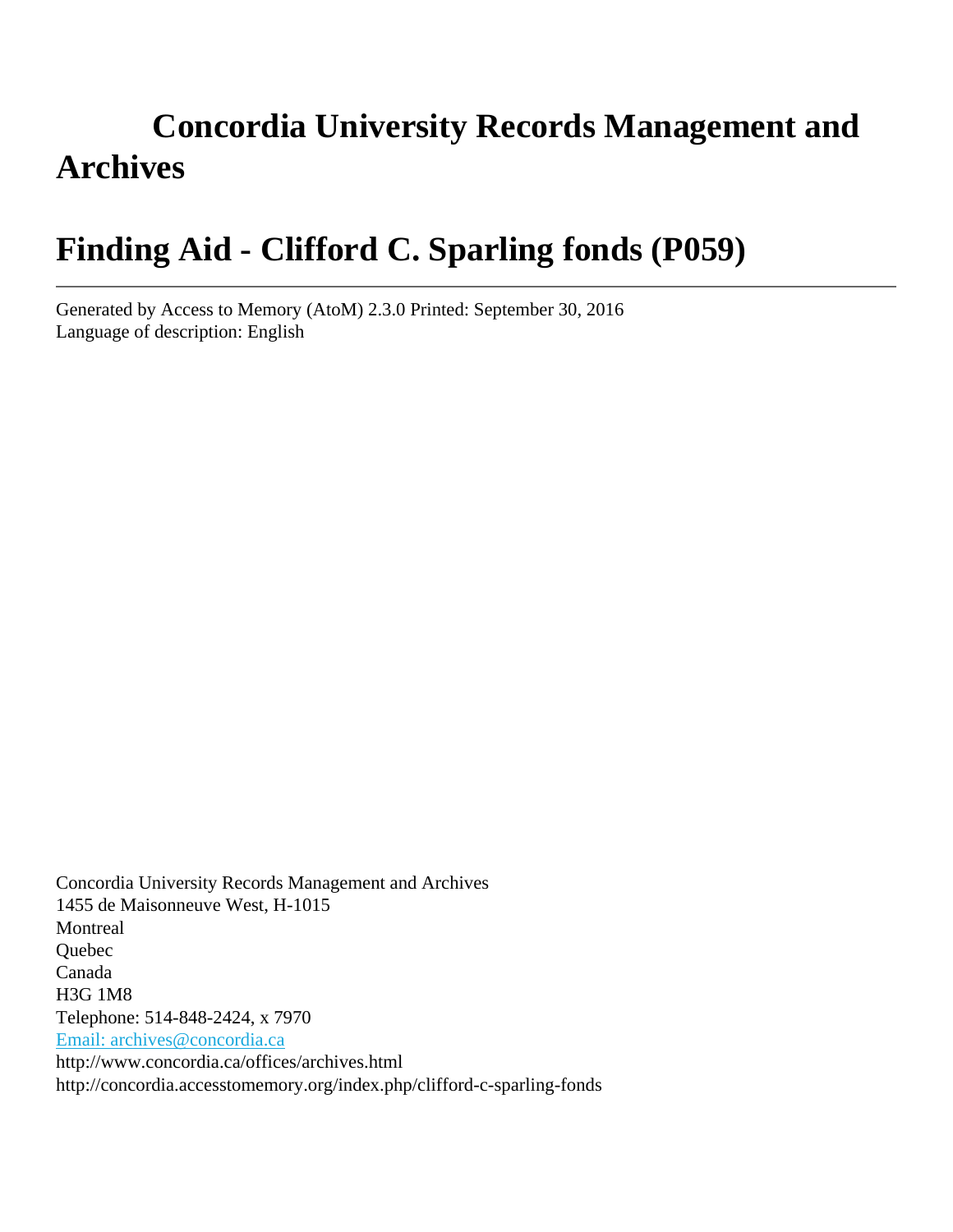# **Table of contents**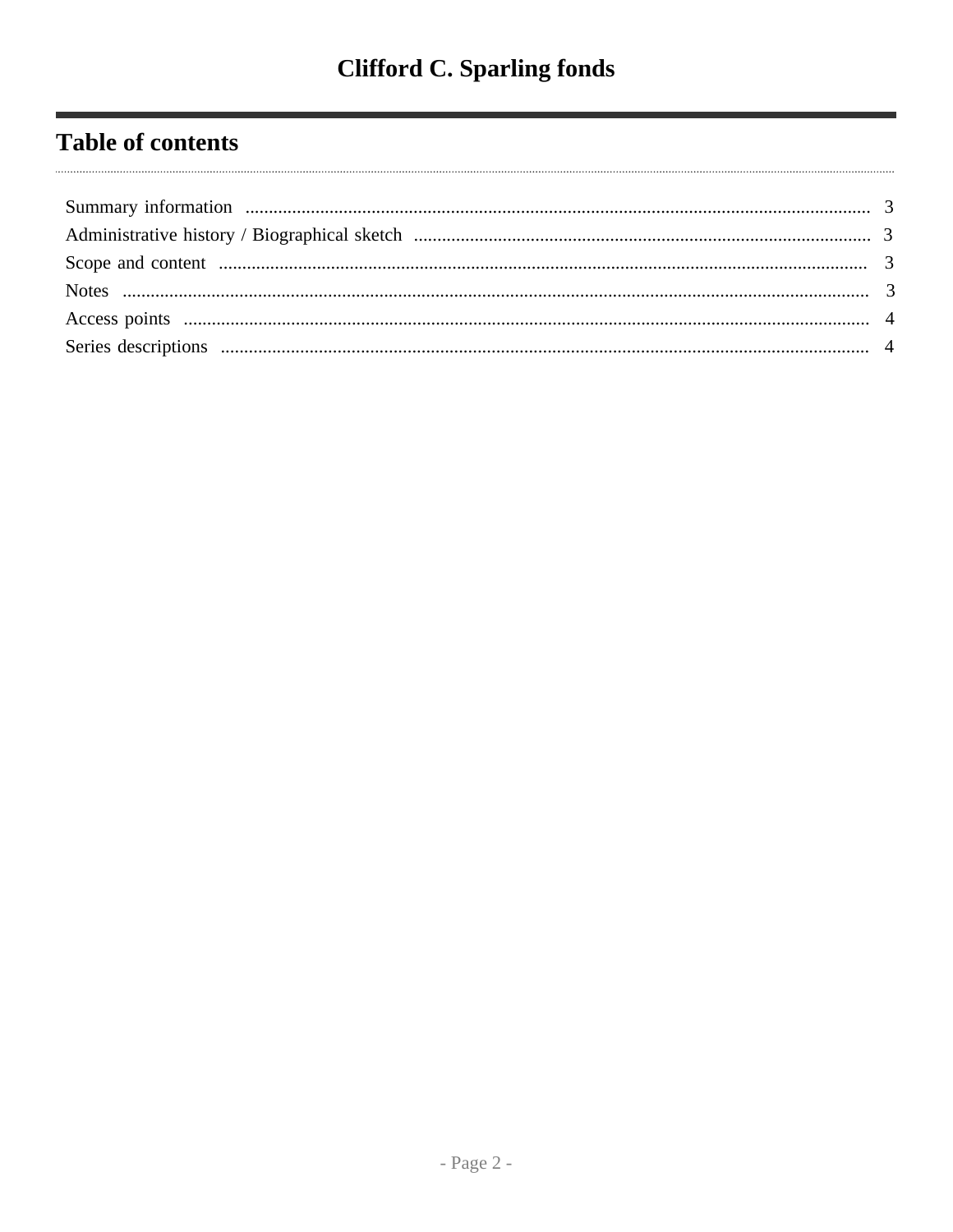| <b>Repository:</b>                           | Concordia University Records Management and Archives |  |  |  |
|----------------------------------------------|------------------------------------------------------|--|--|--|
| <b>Title:</b>                                | Clifford C. Sparling fonds                           |  |  |  |
| ID:                                          | P <sub>059</sub>                                     |  |  |  |
| Date:                                        | 1982 (date of creation)                              |  |  |  |
| <b>Physical description:</b>                 | 1 cm of textual records<br>3 photographs             |  |  |  |
| Dates of creation,<br>revision and deletion: |                                                      |  |  |  |

### <span id="page-2-0"></span>**Summary information**

## <span id="page-2-1"></span>**Administrative history / Biographical sketch**

**Note**

Clifford Sparling joined Sir George Williams College in 1952 as assistant professor of mathematics. In 1956 he was appointed associate professor of mathematics. From 1965 to 1972, he occupied this position on a part-time basis. He died in 1983, at the age of 87.

#### <span id="page-2-2"></span>**Scope and content**

The fonds consists of a letter of thanks from Henry F. Hall to his colleagues on the occasion of his retirement as principal of Sir George Williams University in 1962 and three photographs of Clifford Sparling.

### <span id="page-2-3"></span>**Notes**

#### **Title notes**

#### **Immediate source of acquisition**

These documents were donated to the Concordia University Archives by Elsie A. Sparling, widow of Clifford C. Sparling.